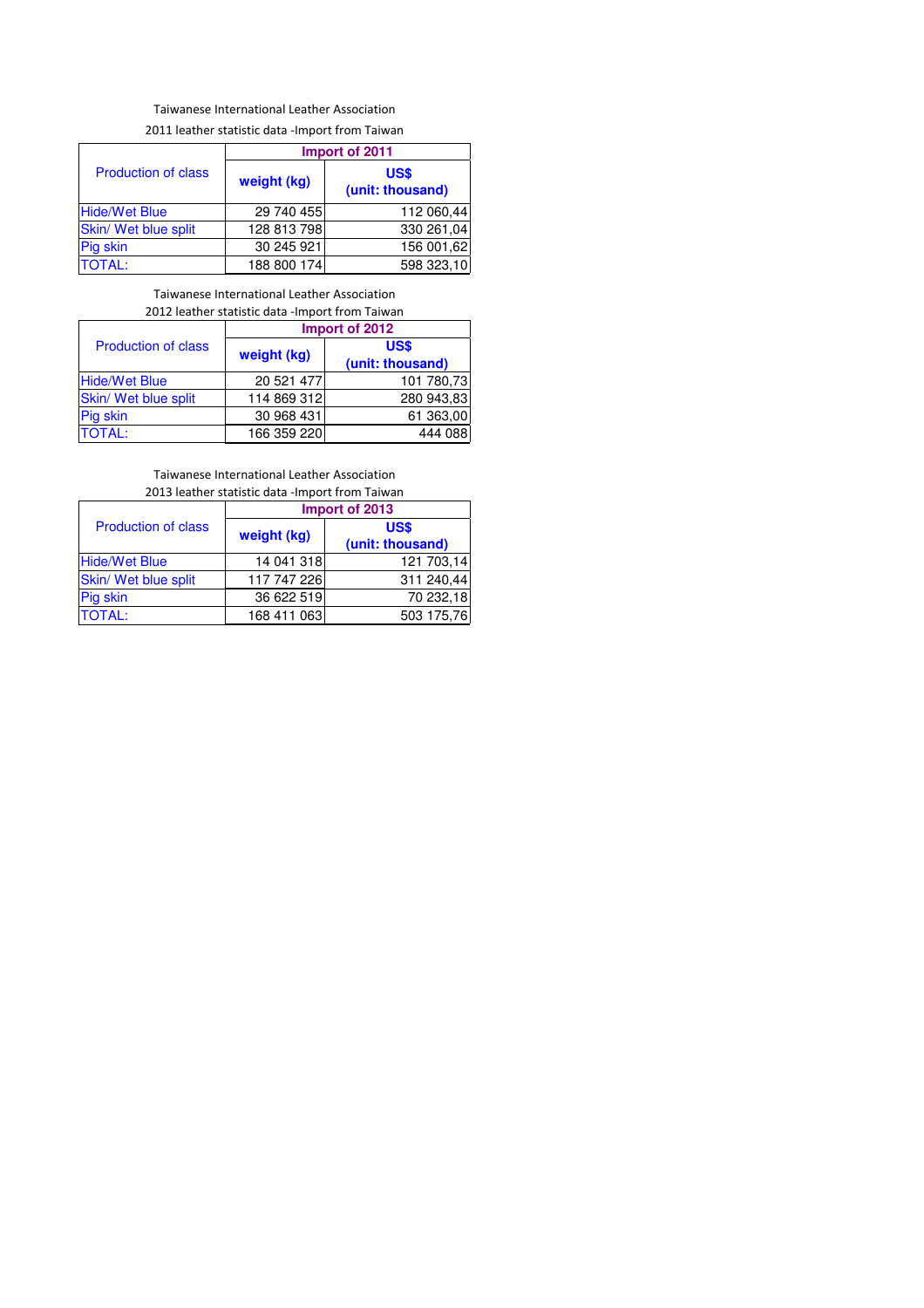#### Taiwanese International Leather Association 2014 leather statistic data -Import from Taiwan

| 2014 Icalifer Statistic Gata -Import Home Farwall |                |                  |  |  |  |  |  |  |  |
|---------------------------------------------------|----------------|------------------|--|--|--|--|--|--|--|
|                                                   | Import of 2014 |                  |  |  |  |  |  |  |  |
| <b>Production of class</b>                        |                | US\$             |  |  |  |  |  |  |  |
|                                                   | weight (kg)    | (unit: thousand) |  |  |  |  |  |  |  |
| <b>Hide/Wet Blue</b>                              | 9 608 525      | 109 252,36       |  |  |  |  |  |  |  |
| Skin/ Wet blue split                              | 91 018 687     | 516 547,37       |  |  |  |  |  |  |  |
| Pig skin                                          | 86 689 420     | 60 393,33        |  |  |  |  |  |  |  |
| <b>TOTAL:</b>                                     | 187 316 632    | 686 193,06       |  |  |  |  |  |  |  |

Taiwanese International Leather Association 2015 leather statistic data -Import from Taiwan

|                            | Import of 2015 |                          |  |  |  |  |  |  |
|----------------------------|----------------|--------------------------|--|--|--|--|--|--|
| <b>Production of class</b> | weight (kg)    | US\$<br>(unit: thousand) |  |  |  |  |  |  |
| <b>Hide/Wet Blue</b>       | 10 550 595     | 96 298,00                |  |  |  |  |  |  |
| Skin/ Wet blue split       | 106 288 512    | 248 444,00               |  |  |  |  |  |  |
| Pig skin                   | 46 308 920     | 65 218,00                |  |  |  |  |  |  |
| <b>TOTAL:</b>              | 163 148 027    | 409 960,00               |  |  |  |  |  |  |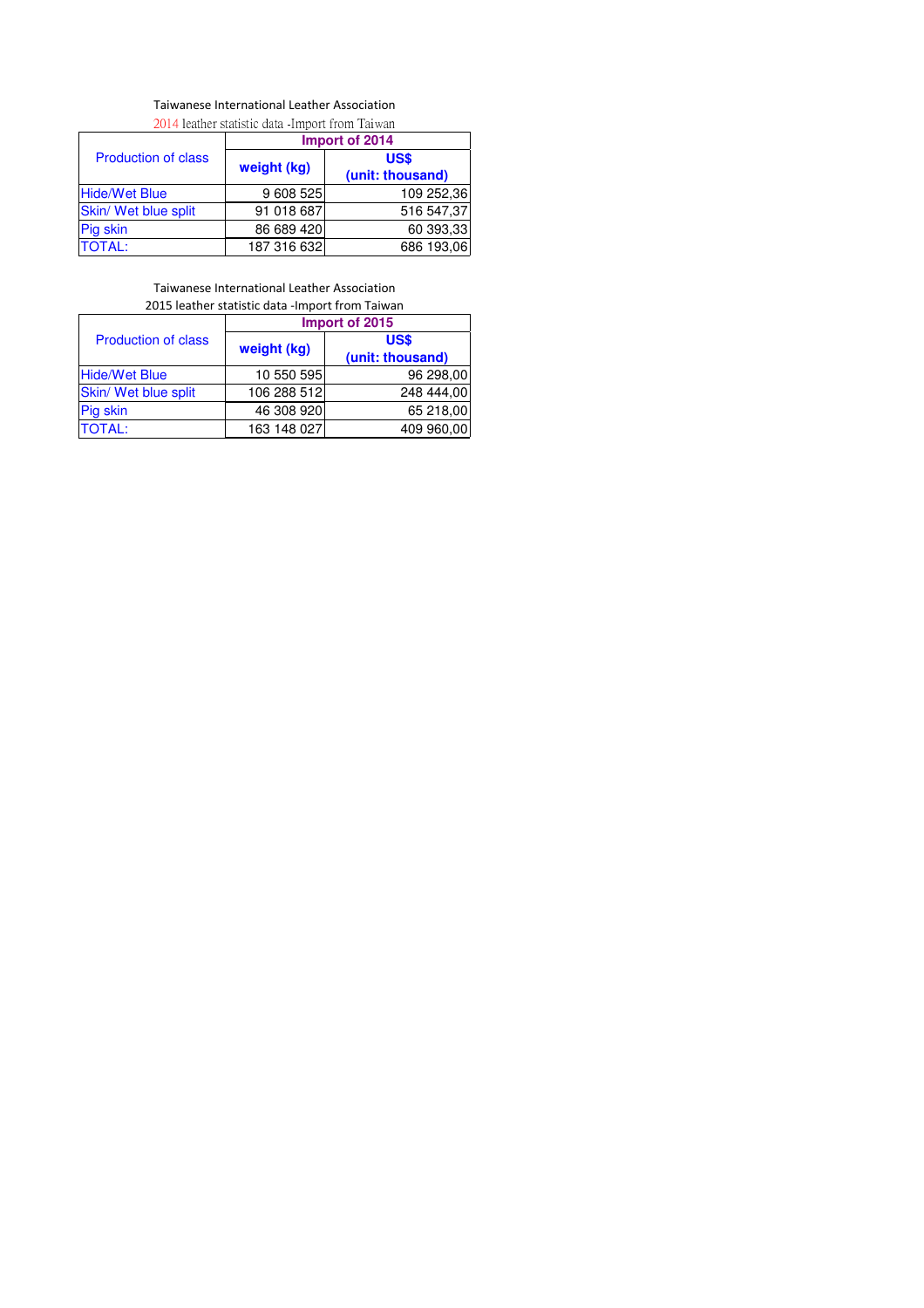#### Taiwanese International Leather Association

## 2011 leather statistic data -Emport from Taiwan

|                            | <b>Export of 2011</b> |                          |  |  |  |  |  |  |
|----------------------------|-----------------------|--------------------------|--|--|--|--|--|--|
| <b>Production of class</b> | weight (kg)           | US\$<br>(unit: thousand) |  |  |  |  |  |  |
| <b>Hide/Wet Blue</b>       | 49 794 451            | 565 027,00               |  |  |  |  |  |  |
| Skin/ Wet blue split       | 35 635 200            | 151 024,77               |  |  |  |  |  |  |
| Pig skin                   | 5994856               | 45 568,49                |  |  |  |  |  |  |
| <b>TOTAL:</b>              | 91 424 507            | 761 620,26               |  |  |  |  |  |  |

## Taiwanese International Leather Association

2012 leather statistic data -Emport from Taiwan

|                            | <b>Export of 2012</b> |                                 |  |  |  |  |  |  |
|----------------------------|-----------------------|---------------------------------|--|--|--|--|--|--|
| <b>Production of class</b> | weight (kg)           | <b>US\$</b><br>(unit: thousand) |  |  |  |  |  |  |
| <b>Hide/Wet Blue</b>       | 42 986 608            | 555 929,36                      |  |  |  |  |  |  |
| Skin/ Wet blue split       | 45 379 479            | 156 640,91                      |  |  |  |  |  |  |
| Pig skin                   | 5 330 732             | 48 459,81                       |  |  |  |  |  |  |
| <b>TOTAL:</b>              | 93 696 819            | 761 030,08                      |  |  |  |  |  |  |

## Taiwanese International Leather Association

2013 leather statistic data -Emport from Taiwan

|                            | <b>Export of 2013</b> |                          |  |  |  |  |  |  |
|----------------------------|-----------------------|--------------------------|--|--|--|--|--|--|
| <b>Production of class</b> | weight (kg)           | US\$<br>(unit: thousand) |  |  |  |  |  |  |
| <b>Hide/Wet Blue</b>       | 45 390 056            | 547 906,93               |  |  |  |  |  |  |
| Skin/ Wet blue split       | 35 077 666            | 119 738,19               |  |  |  |  |  |  |
| Pig skin                   | 5 2 2 6 1 1 7         | 52 075,56                |  |  |  |  |  |  |
| <b>TOTAL:</b>              | 85 693 839            | 719 720,68               |  |  |  |  |  |  |

#### Taiwanese International Leather Association

## 2014 leather statistic data -Emport from Taiwan

|                            | <b>Export of 2014</b> |                                 |  |  |  |  |  |  |
|----------------------------|-----------------------|---------------------------------|--|--|--|--|--|--|
| <b>Production of class</b> | weight (kg)           | <b>US\$</b><br>(unit: thousand) |  |  |  |  |  |  |
| <b>Hide/Wet Blue</b>       | 27 935 940            | 456 919,74                      |  |  |  |  |  |  |
| Skin/ Wet blue split       | 38 240 844            | 111 061,21                      |  |  |  |  |  |  |
| Pig skin                   | 9 970 545             | 64 732,87                       |  |  |  |  |  |  |
| <b>TOTAL:</b>              | 76 147 329            | 632 713,82                      |  |  |  |  |  |  |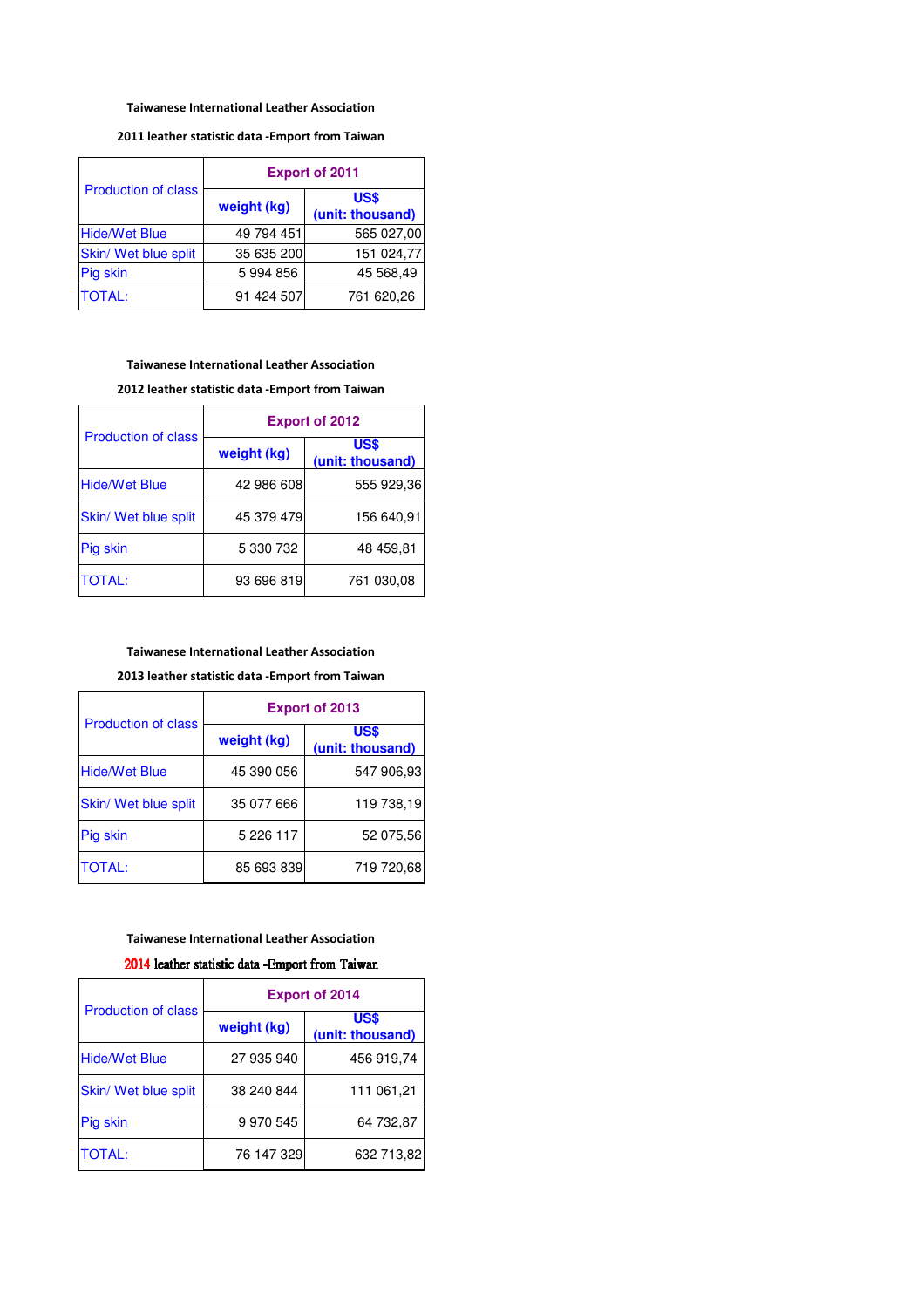#### Taiwanese International Leather Association

## 2015 leather statistic data -Emport from Taiwan

|                            | <b>Export of 2015</b> |                          |  |  |  |  |  |  |
|----------------------------|-----------------------|--------------------------|--|--|--|--|--|--|
| <b>Production of class</b> | weight (kg)           | US\$<br>(unit: thousand) |  |  |  |  |  |  |
| <b>Hide/Wet Blue</b>       | 30 785 108            | 491 845,00               |  |  |  |  |  |  |
| Skin/ Wet blue split       | 44 621 137            | 97 302,00                |  |  |  |  |  |  |
| Pig skin                   | 11 968 259            | 70 476,00                |  |  |  |  |  |  |
| <b>TOTAL:</b>              | 87 374 504            | 659 623,00               |  |  |  |  |  |  |